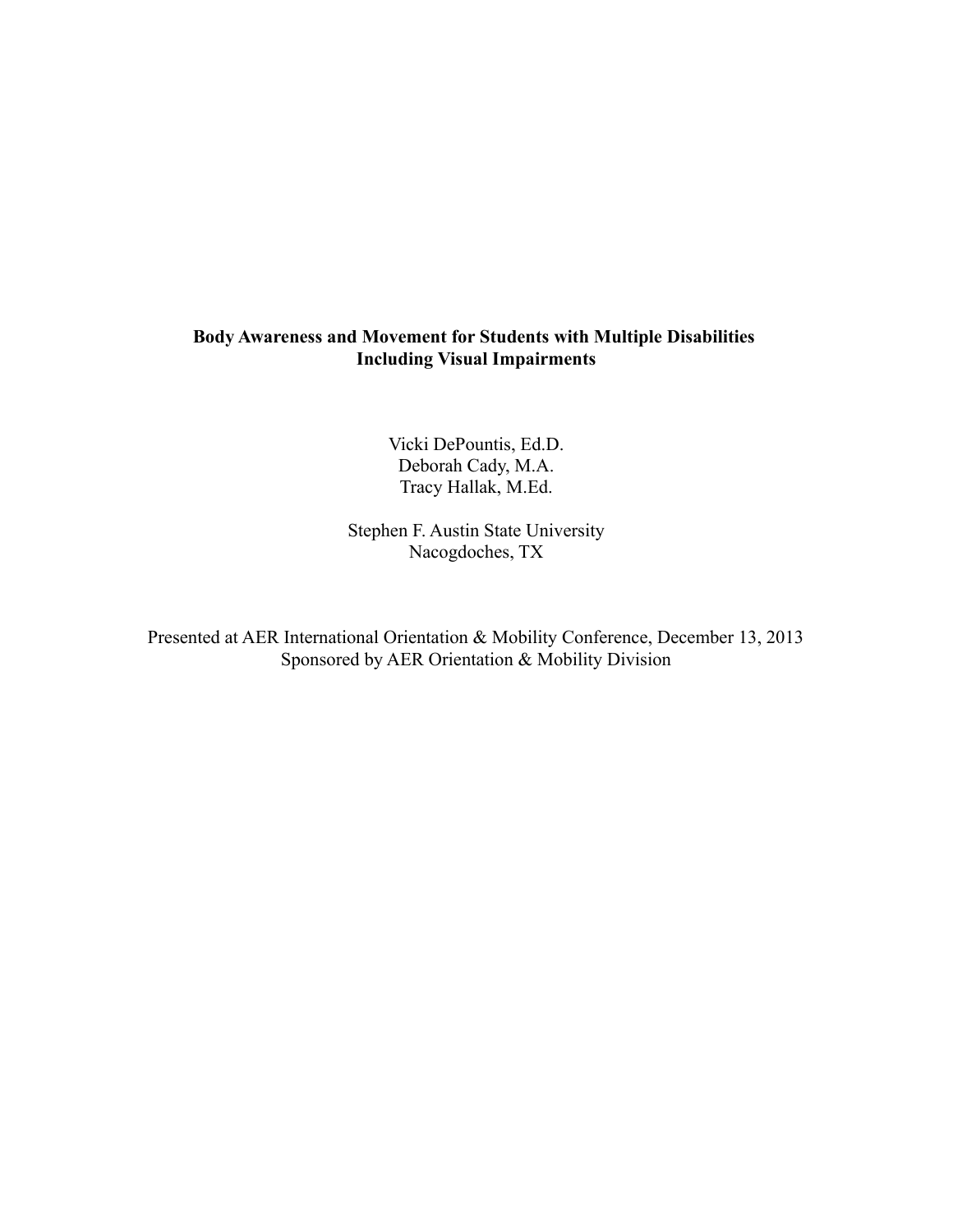# **Body Awareness and Movement for Students with Multiple Disabilities Including Visual Impairments**

Children who are congenitally blind have unique barriers when learning about body concepts and awareness, spatial awareness, and other orientation and mobility concepts. Professionals have proposed many techniques for teaching O&M to young children (Anthony, Lowry, Brown, & Hatton, 2004; Pogrund & Fazzi, 2002; Skellenger & Sapp, 2010). Music has recently gained a lot of attention in helping people learn or relearn speech (Gilberston, 2005). Purposeful movement is critical to learning orientation and mobility concepts (Skellenger, & Sapp, 2010). Structured routines have been used successfully to teach students communication and skills in daily living.

#### **Purpose**

This paper examines the potential benefit of creating a comprehensive app that combines the power of music and movement to support teaching the language and skills of orientation and mobility through the use of structured movement routines (SMRs) to students, including those who are blind.

## **Review of Literature**

## **Repair Brain Damage**

Melodic intonation therapy (MIT) is a therapeutic process used by speech pathologists to help patients with communication disorders like aphasia often caused by damage to the left side of the brain (Helm-Estabrook. 1998). This method uses a style of singing that is supposed to stimulate the intact right hemisphere in order to facilitate speech recovery. It is also known as the Kenny Rogers Effect, those who can no longer speak , due to left-side brain damage can often find they are able to sing words…then speak simple sentences with practice

# **Helps Kick Addictions**

Music is relaxing and creates a distraction from withdrawal symptoms. If applied frequently, participants were able to feel positive emotions without the use of drugs (Baker, 2007).

# **The Mozart Effect**

It appears that there is a connection between the human brain and piano music, specifically, Mozart. According to J.S. Jenkins (2001), participants mean spatial IQ scores increased by 8 or 9 points after listening to Mozart's sonata for 10 minutes. There is also evidence that Mozart's music can help decrease seizure activity in epileptic patients.

# **Dementia and Parkinson's**

Noted neurologist and professor at Columbia University, Oliver Sacks (2007), believes that music triggers networks of neurons to translate the cadence into toe tapping movements. Slow rhythms can ease the muscle bursts and jerky motions of Parkinson's patients with involuntary tremors and old familiar songs can release memories long forgotten.

# **Motivating and FUN!**

Music has been used to support learning in many ways. It is inherently fun and can therefore be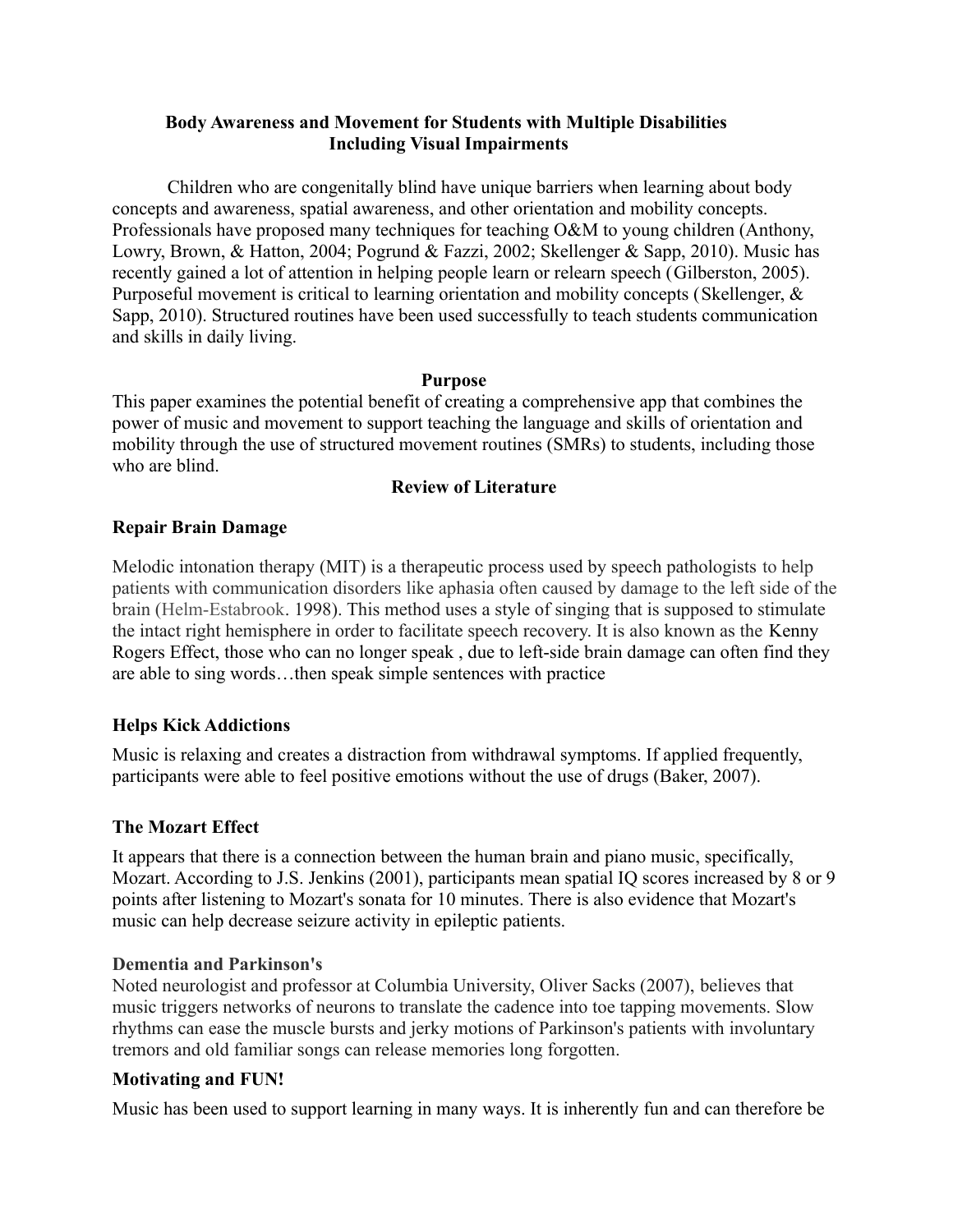used as a reward. The activities is facilitates such as dancing, musical games, and singing, support learning social skills. In 2000, Codding summarized of seven years of research and reports on the use of music and one outcome was its use as a prompt for spatial orientation, one of the key components of orientation and mobility.

## **Movement and Learning**

According to Piaget the first stage of development, the sensorimotor stage, occurs from birth to 18 months. It is characterized by responding to the world almost entirely through sensory and motor schemas without intentions (Ferrell, 2000). Internal representations of objects or concepts have not yet been developed. At this stage, we obtain information about the world through all of our senses, including our proprioception and vestibular senses.

It is through moving within the environment and encountering objects that body awareness, spacial awareness, and orientation are learned. Structured movement routines create predictable experiences to encourage movement and reinforce learning through repetition. A routine is an activity containing a series of steps in the same sequence, with a recognizable cue to begin and end the routine.

# **Using structured routines for students who are blind**

- Allow the student to anticipate each step
- Increases sensory motor functioning by providing proprioceptive and vestibular stimulation
- Facilitates sensory integration which will increase balance and muscle tone
- Stimulate as many senses as possible olfactory, tactile, hearing, proprioception, vestibular
- Use the students means of communication whether it is picture symbols, tactile symbols, object symbols, or auditory
- Repetition, repetition, repetition
- Predictability
- Start with a few simple steps and do not add steps until those have been mastered
- Listen and look for cues that understanding has occurred

*Is it possible to create an app that uses video modeling of movements, synchronized to music, in a structured order, that can be repeated easily?*

Proposal: *Body Awareness through Movement and Music (BAMM) App based on Universal Design for Learning.*

Texas School for the Blind and Visually Impaired (TSBVI) staff have been using yoga routines have been supporting body awareness for students with visual impairments for many years.

*Can a itinerant vision specialist implement a similar routine that is portable?*

# *Vocabulary:*

Act – one or more simple movements synchronized to music.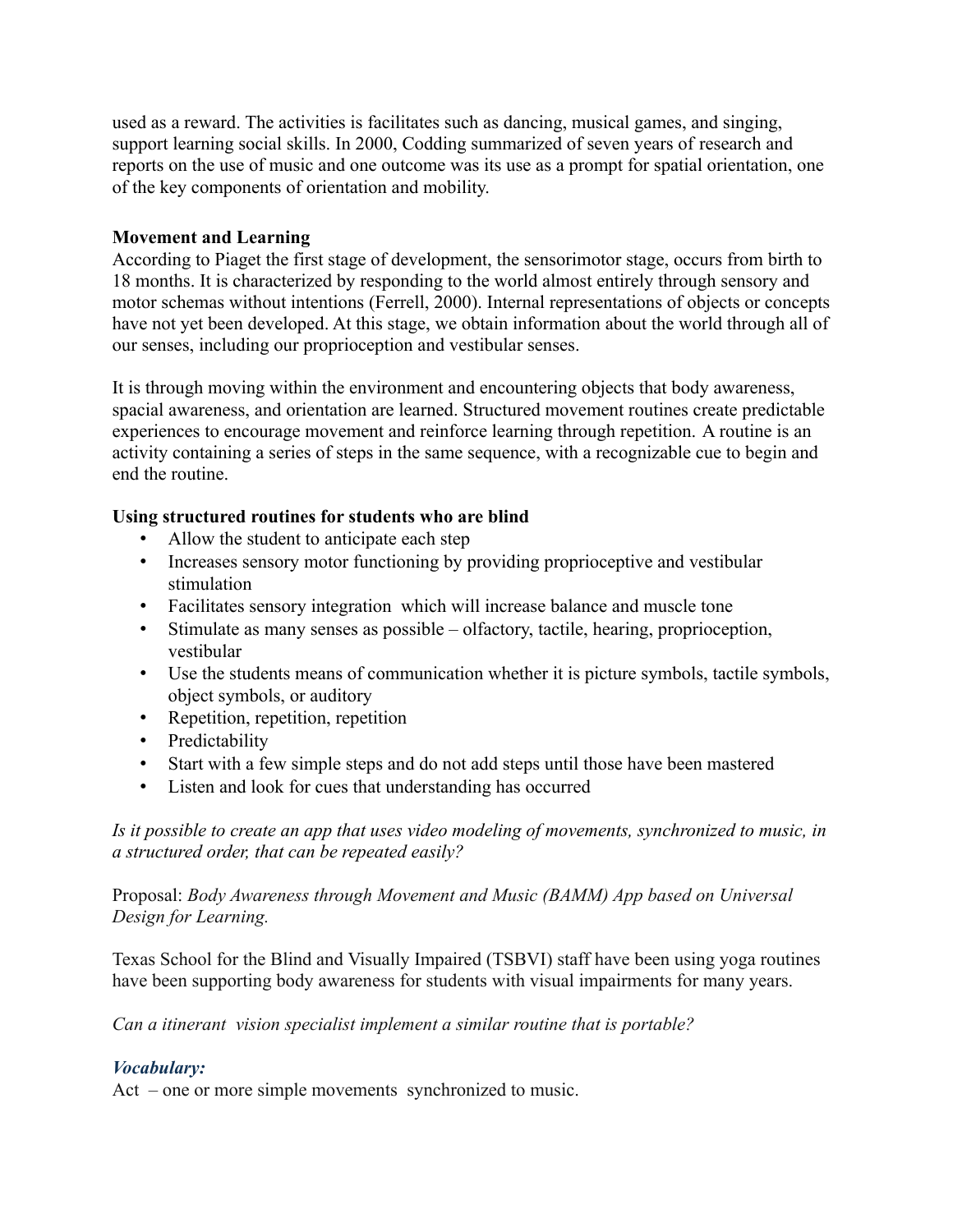Playlist – Series of Acts selected for a particular student. BAMMboo – our blue friend who will model the movements Movements – simple motions that mimic movement made in the course of daily living. These are not exercises, not stressful, and not complicated.

#### *Characteristics of Students With MIVI:*

May or may not like socialization May or may not have tactile defensiveness May be attracted to certain colors May engage in stimming behaviors Respond to music A variety mobility limitations Have difficulty with change

## *Features in BAMM that Promote Learning*

Video modeling for children with vision and/or the adults working with them Bold blocks of color Opportunities for visual, tactual, auditory choice making With or without lyrics Tempo adjustments Sitting or standing versions Integrate communication system Lyrics that emphasize movements and body parts

# *Features in BAMM that Facilitate Teaching*

Customizable student playlists with choice of images Portable Transferable Object symbol images Touch screen start/stop With or without lyrics Expandable Projectable

#### **Discussion**

Research is currently being conducted to determine whether such an app can be successfully created and safely used (DePountis, in progress). Students with visual impairments often have additional disabilities with many who are medically fragile. It is critical that those working with these students consul the students' physical therapists, occupational therapists, and caretakers in order to understand if there is a limit to the range of motions in which the child can safely engage. Medical approval should be obtained before any exercise routine is started.

Many students learn best through structure and repetition and a tool that supports routines and their generalization to other environments has the potential to improve learning. Of course, these populations are individuals. A tool that can be customized to specific students, whether it's to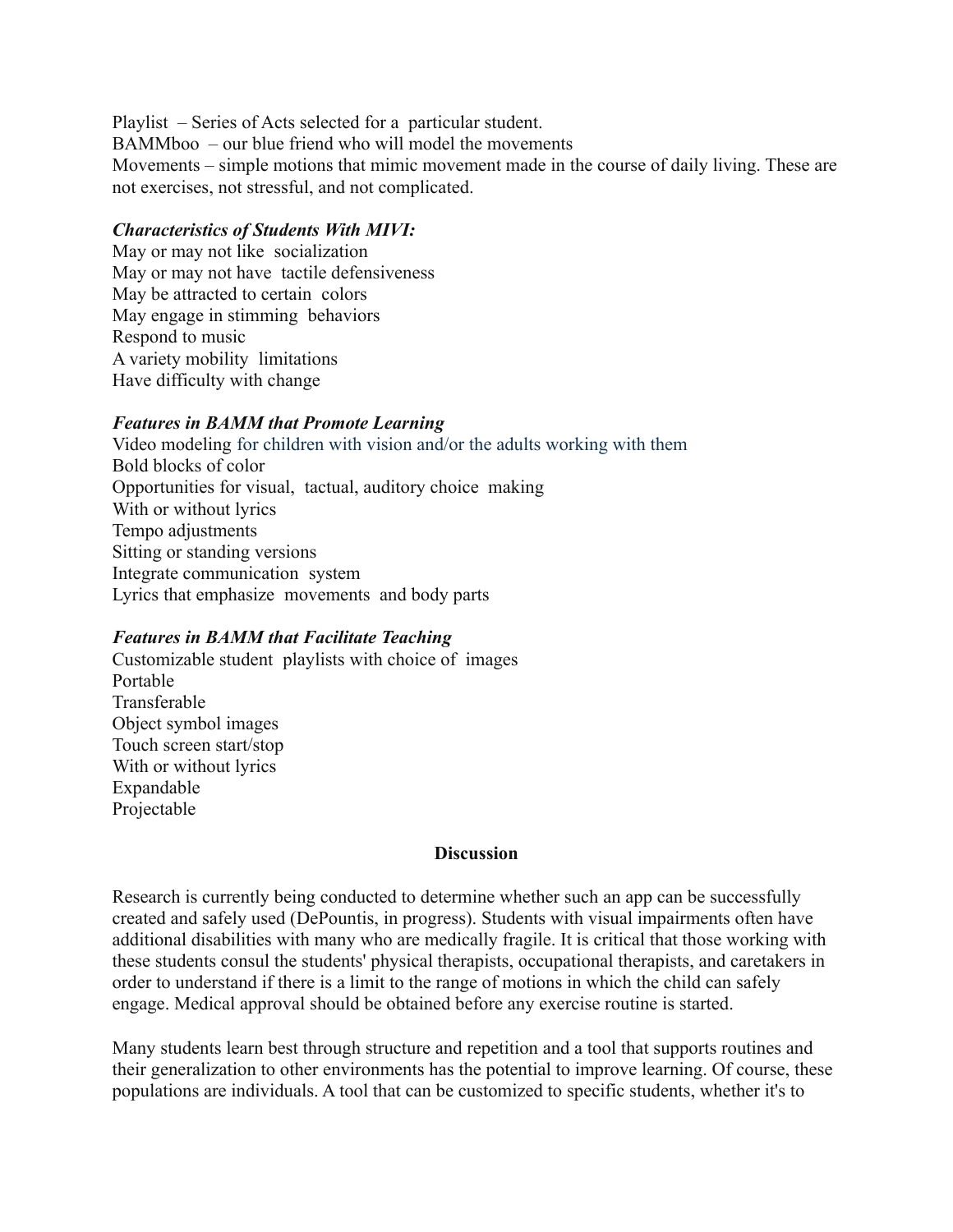include only acts completed in the seated position or to add acts with more complicated movements will serve a greater variety of students. Students who have useful vision will be attracted to the character modeling the movements on the app. Research has shown that video modeling is a successful teaching tool for students with autism (Sigafoos et. al. 2007; Nikopoulos  $&$  Keenan, 2004). Members of the research team working on this app include an autism specialist, a music therapist, a teacher of students with visual impairments, a computer programmer, an orientation and mobility specialist, and an artist.

#### **References**

- Anthony, T. L., Lowry, S. S., Brown, C. D., & Hatton, D. D. (2004). *Developmentally appropriate O&M.* Chapel Hill, NC: FPG Child Development Institute.
- Baker, F.A. , Dingle, G.A., (2007). Music therapy and emotional exploration: Exposing substance abuse clients to the experiences of non-drug-induced emotions. *The Arts in Psychotherapy 34* (2007) 321–330
- Codding, P. (2000). Music therapy literature and clinical application for blind and severely visually impaired persons: 1940–2000. In Effectiveness of music therapy procedures: Documentation of research and clinical practice (pp. 159–198). Silver Spring, MD: American Music Therapy Association.
- D'Ateno, P., Mangialpanello, K., & Taylor, B.A. (2003). Using video modeling to teach complex play sequences to a preschooler with autism. *Journal of Positive Behavior Interventions, 5(1)*, 5-11.
- DePountis, V.M. (in progress). *Body awareness through movement and music.* Stephen F. Austin State University.
- Ferrell, K.A. (2000). Growth and development of young children. In *Foundations of education,* second edition, pp.  $111 - 134$ .
- Gilberston, S. (2005). Music therapy in neurorehabilitation after traumatic brain injury: A literature review. In D. Aldridge (ed.) *Music Therapy and Neurological Rehabilitation: Performing Health*. London: Jessica Kingsley Publishers.
- Gold, C., Voracek, M., & Wigram, T. (2004). Effects of music therapy for children and adolescents with psychopathology: A meta-analysis*. Journal of Child Psychology and Psychiatry*, 45(6), 1054-1063.
- Helm-Estabrooks, N. 1998. A ''cognitive'' approach to treatment of an aphasic patient. In N. Helm-Estabrooks  $\& A$ . L. Holland (Eds.), Approaches to the treatment of aphasia (pp. 69–89). San Diego: Singular Press.
- Jenkins, J.R. (2001). The Mozart effect. *Journal of the Royal Society of Medici,* Apr 2001, 94(4): 170–172.